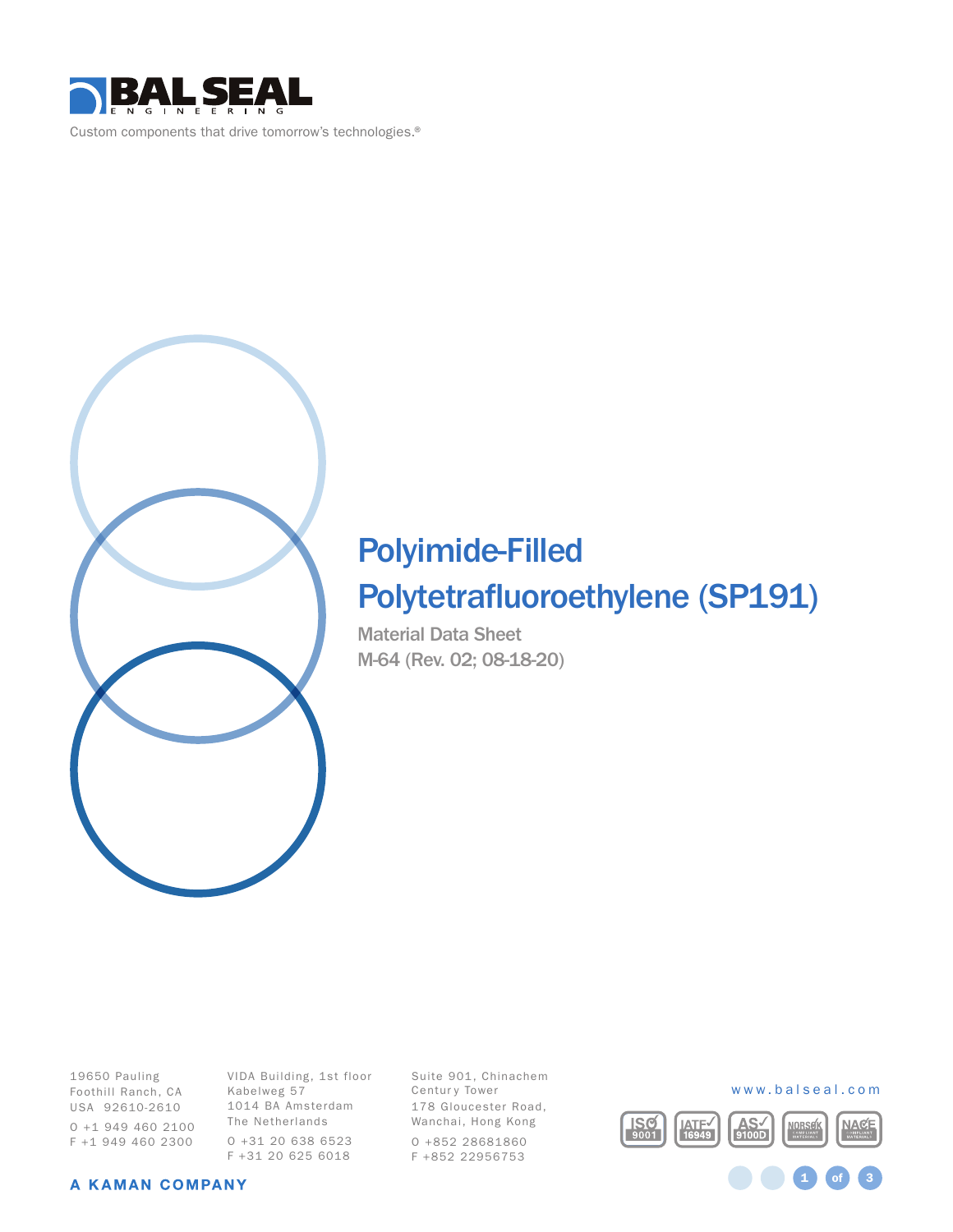## **Overview**

SP191 is a polyimide-filled PTFE compound which exhibits low friction and minimal wear in rotary and reciprocating sealing applications. SP191 performs well against soft mating surfaces such as aluminum, mild steel, brass, and plastics, and it is ideal for use in stop-start applications where the goal is to eliminate stick-slip. SP191 demonstrates exceptional resistance against gas permeability, and is often used when optimal sealing of gases is desired. This material is suggested for use in applications with service temperatures ranging from –400 °F to 550 °F (–240 °C) to 287 °C).

# Chemical Compatibility

SP191 exhibits excellent compatibility with most fluids and gases. For more details, reference Technical Report 60A, "Chemical Compatibility Guide," in the technical library section of our website at [www.balseal.com](http://www.balseal.com).

SP191 can be repeatedly sterilized using conventional EtO method without loss of biocompatibility or degradation of mechanical properties.

SP191 can be repeatedly sterilized using conventional autoclave method (steam) without loss of biocompatibility or degradation of mechanical properties.

# **Compliance**

SP191 is a pre-qualified material for medical, pharmaceutical, and implantable applications per Bal Seal Engineering. Bal Seal Engineering defines a medical, pharmaceutical, and implantable material as a composition that meets ISO 10993-5 (cytotoxicity) and USP Class VI requirements as tested by a qualified third party.

SP191 is a composition which contains ingredients that meet FDA regulation 21 CFR 170.39 for use in food contact applications. Bal Seal Engineering defines its compositions as "FDA Compliant" if each of the ingredients in the composition have been found by the FDA to be "safe for use in food contact," or "acceptable for use in food contact."

SP191 is a low-outgassing material per ASTM E595. ASTM E595 defines low-outgassing materials as materials that have a Total Mass Loss (TML) of less than 1% and Collected Volatile Condensable Materials (CVCM) of less than 0.1%.